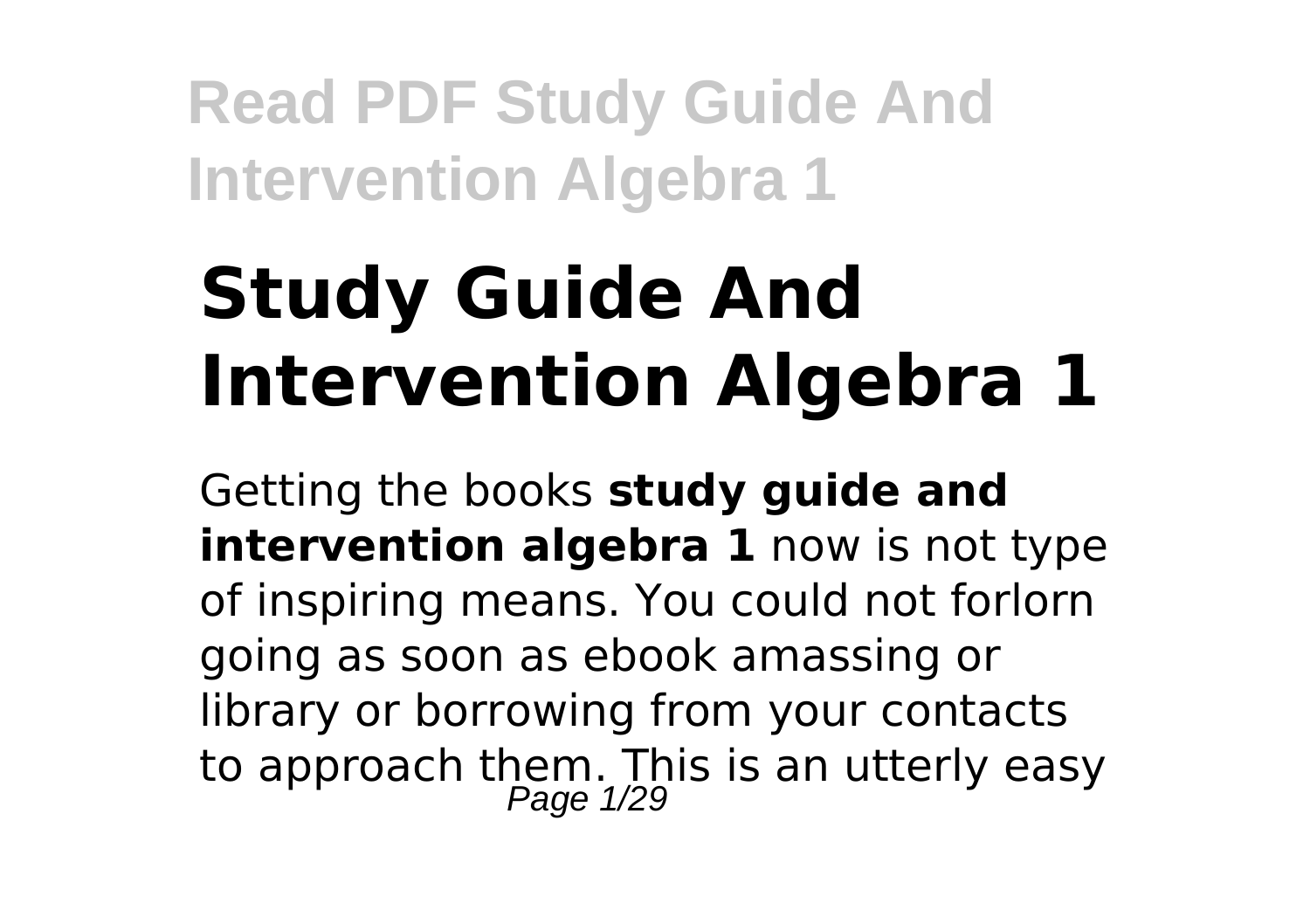means to specifically get lead by on-line. This online notice study guide and intervention algebra 1 can be one of the options to accompany you once having supplementary time.

It will not waste your time. acknowledge me, the e-book will unquestionably tell you supplementary event to read. Just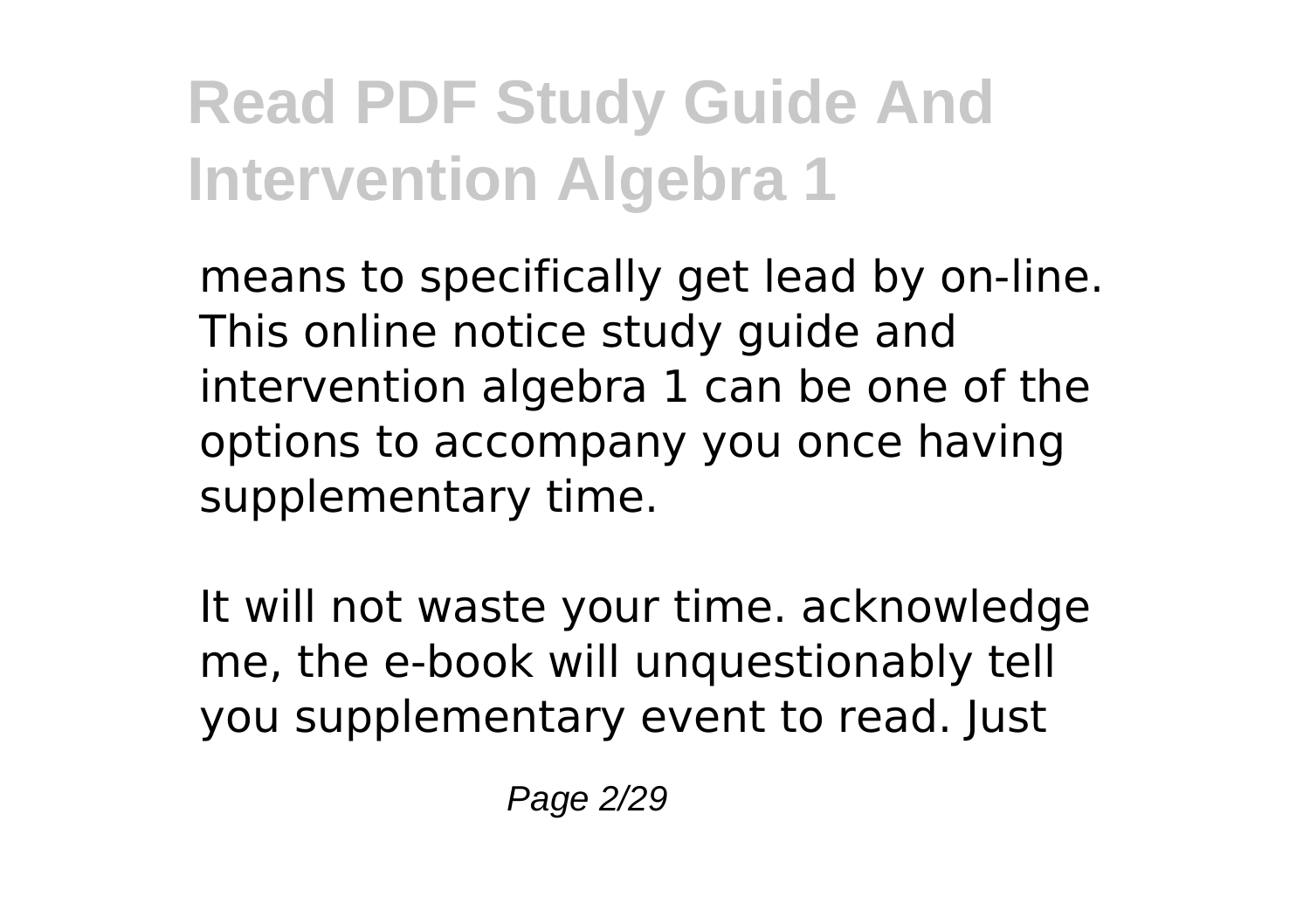invest little grow old to admittance this on-line statement **study guide and intervention algebra 1** as competently as review them wherever you are now.

Ebook Bike is another great option for you to download free eBooks online. It features a large collection of novels and

Page 3/29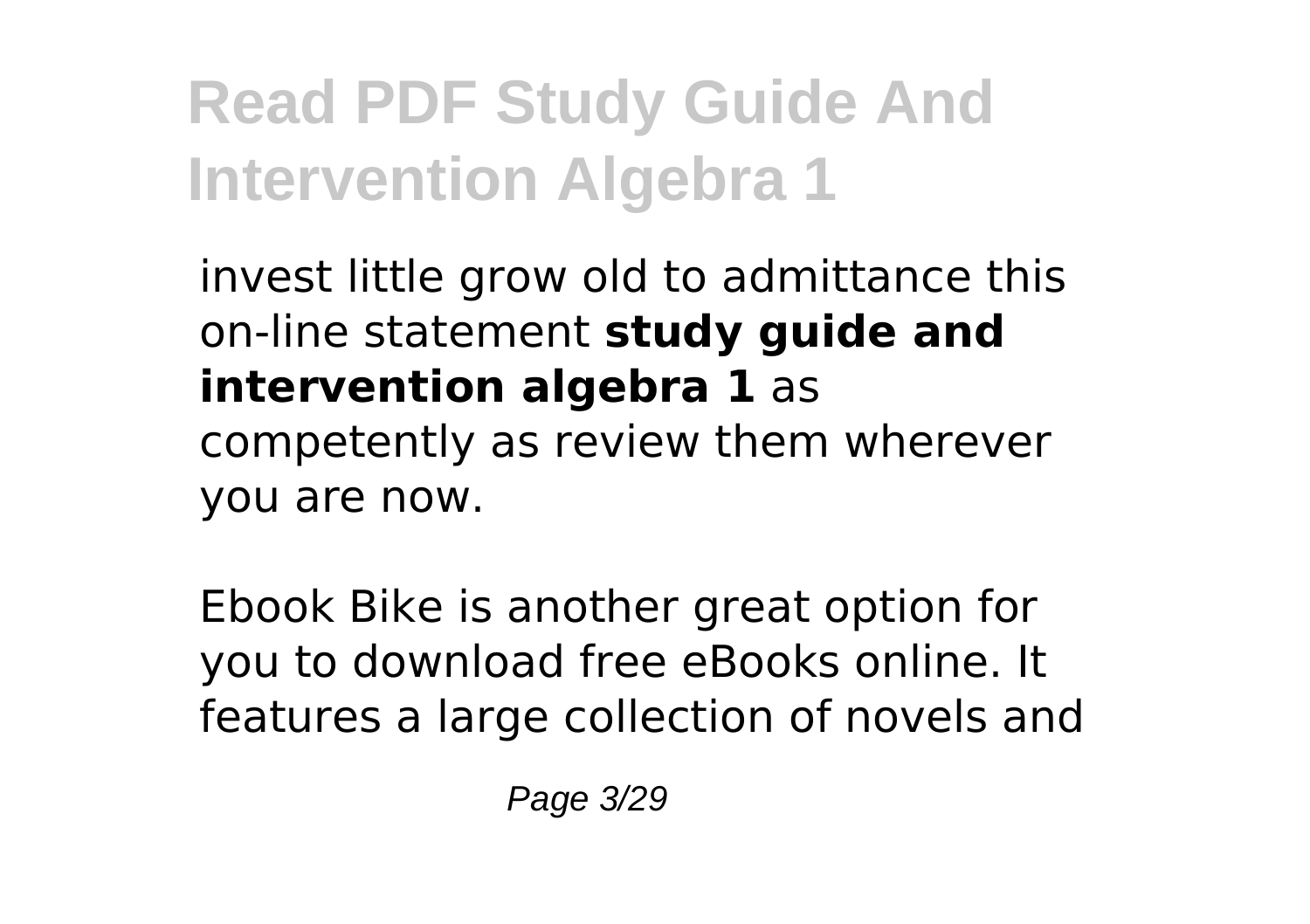audiobooks for you to read. While you can search books, browse through the collection and even upload new creations, you can also share them on the social networking platforms.

#### **Study Guide And Intervention Algebra** Pre-Algebra, Study Guide & Intervention

Page 4/29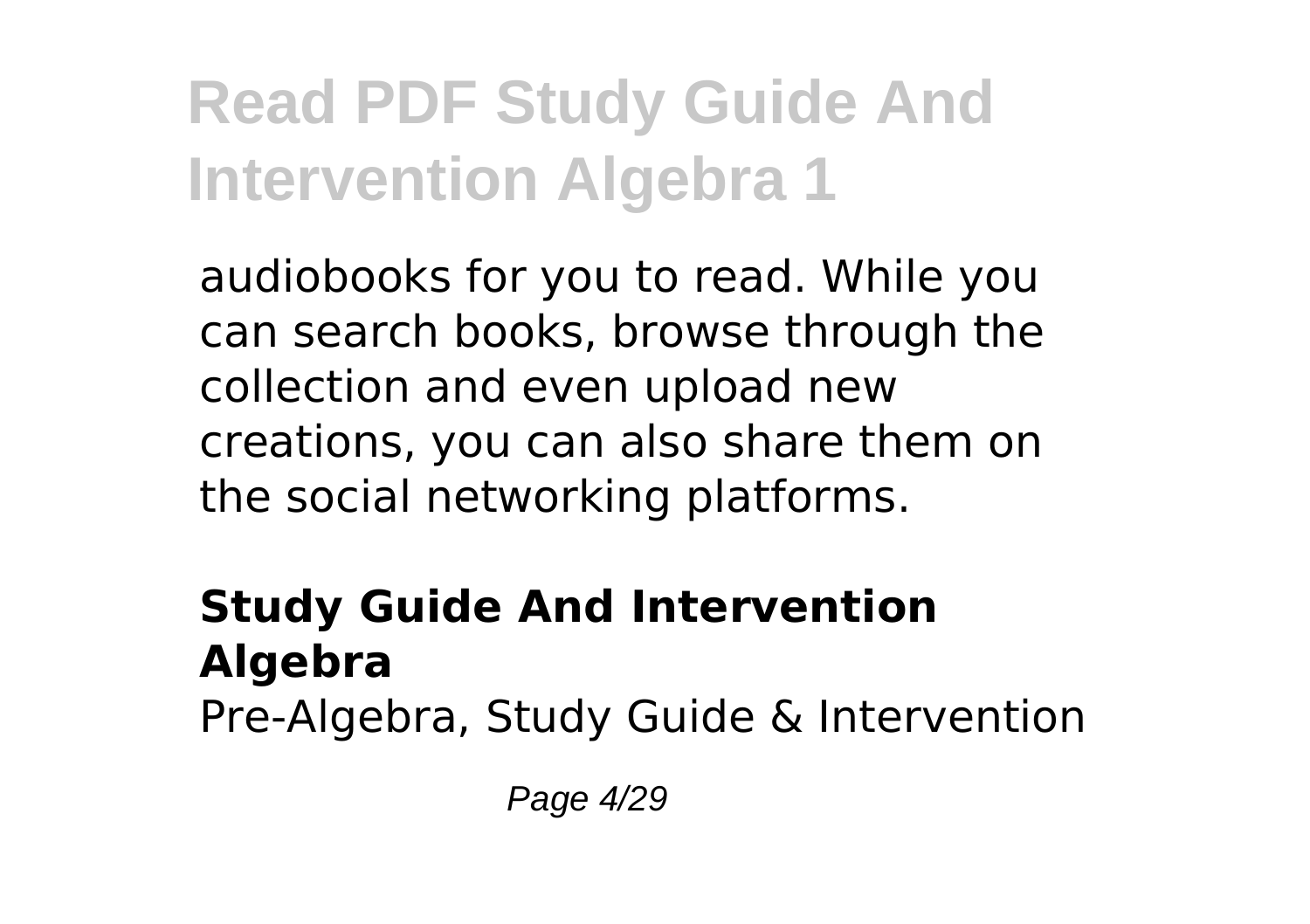Workbook (Merrill Pre-Algebra) 1st edition by McGraw-Hill Education (2008) Paperback

### **Algebra 1: Study Guide and Intervention Workbook: Glencoe ...**

Download Algebra 1 Study Guide And Intervention Workbook in PDF and EPUB Formats for free. Algebra 1 Study Guide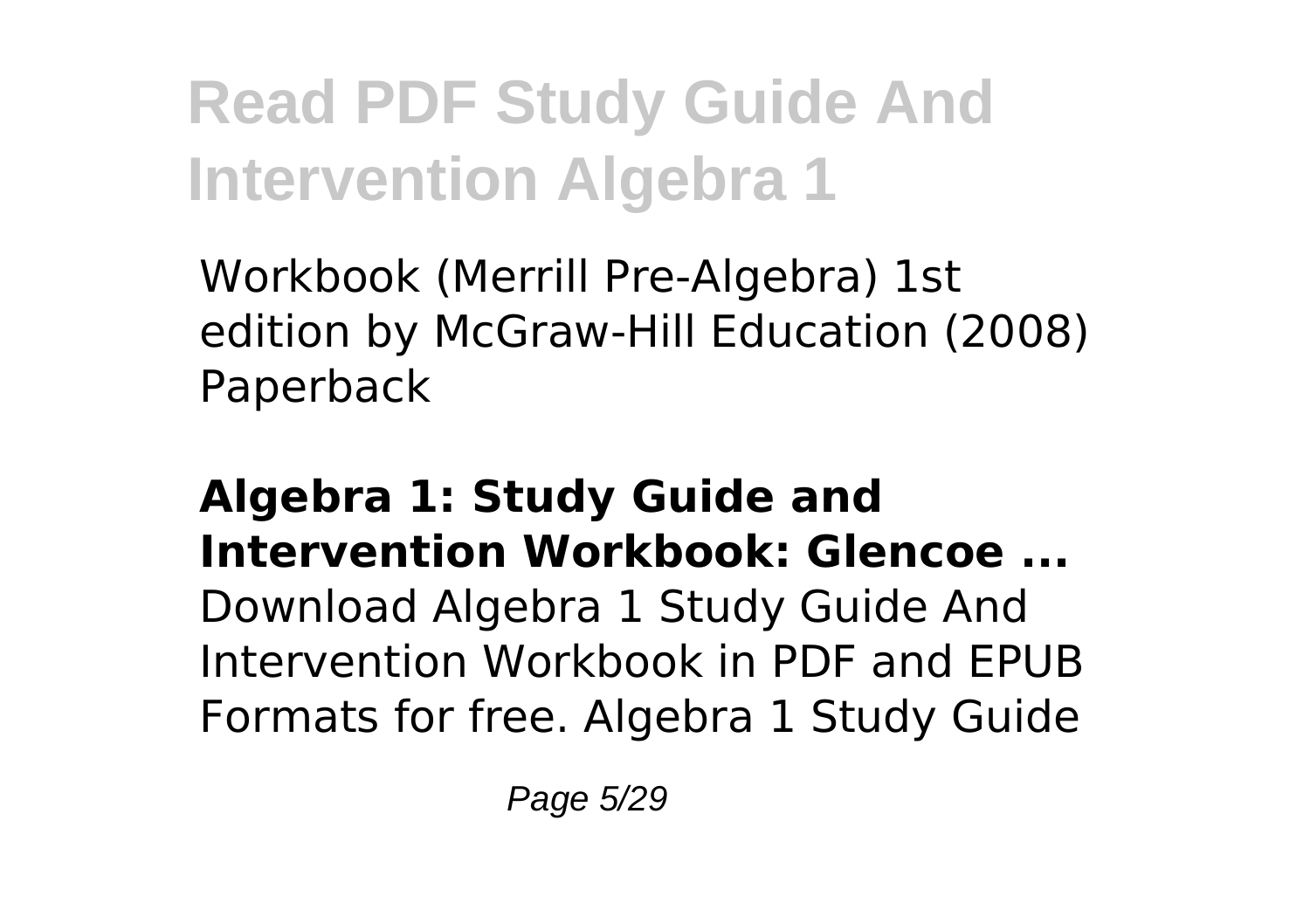And Intervention Workbook Book also available for Read Online, mobi, docx and mobile and kindle reading.

#### **[PDF] Download Algebra 1 Study Guide And Intervention ...**

Chapter 8 37 Glencoe Algebra 1 Study Guide and Intervention Solving x2 + bx  $+ c = 0$  Factor x $2 + bx + c$  To factor a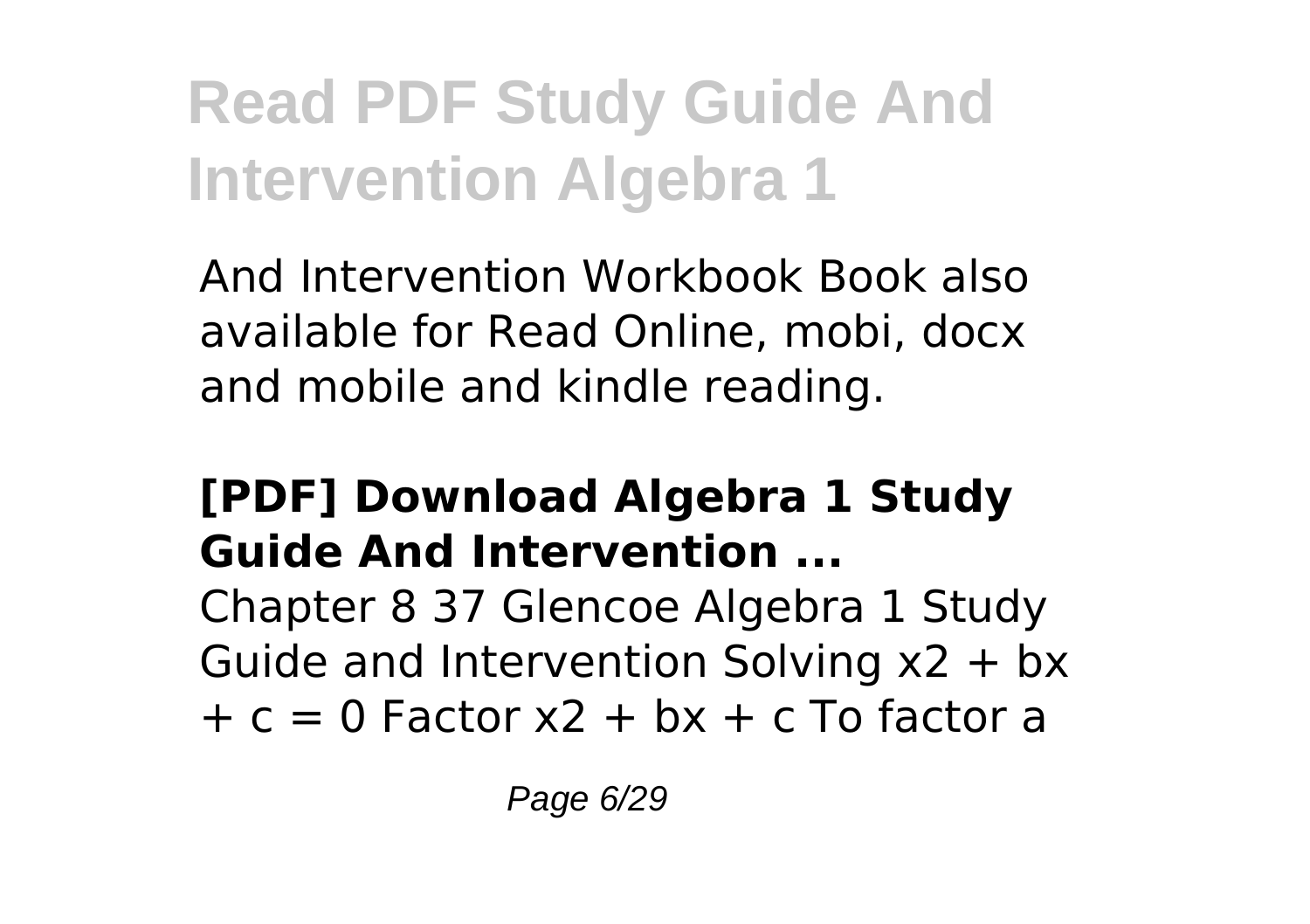trinomial of the form  $2x + bx + c$ , find two integers, m and p, whose sum is equal to b and whose product is equal to c. Factor each polynomial. a.  $x^2 + 7x +$ 10 In this trinomial,  $b= 7$  and  $c = 10$ . Factors of 10 Sum of Factors 1, 10 11 2, 5 7

### **NAME DATE PERIOD 8-6 Study Guide**

Page 7/29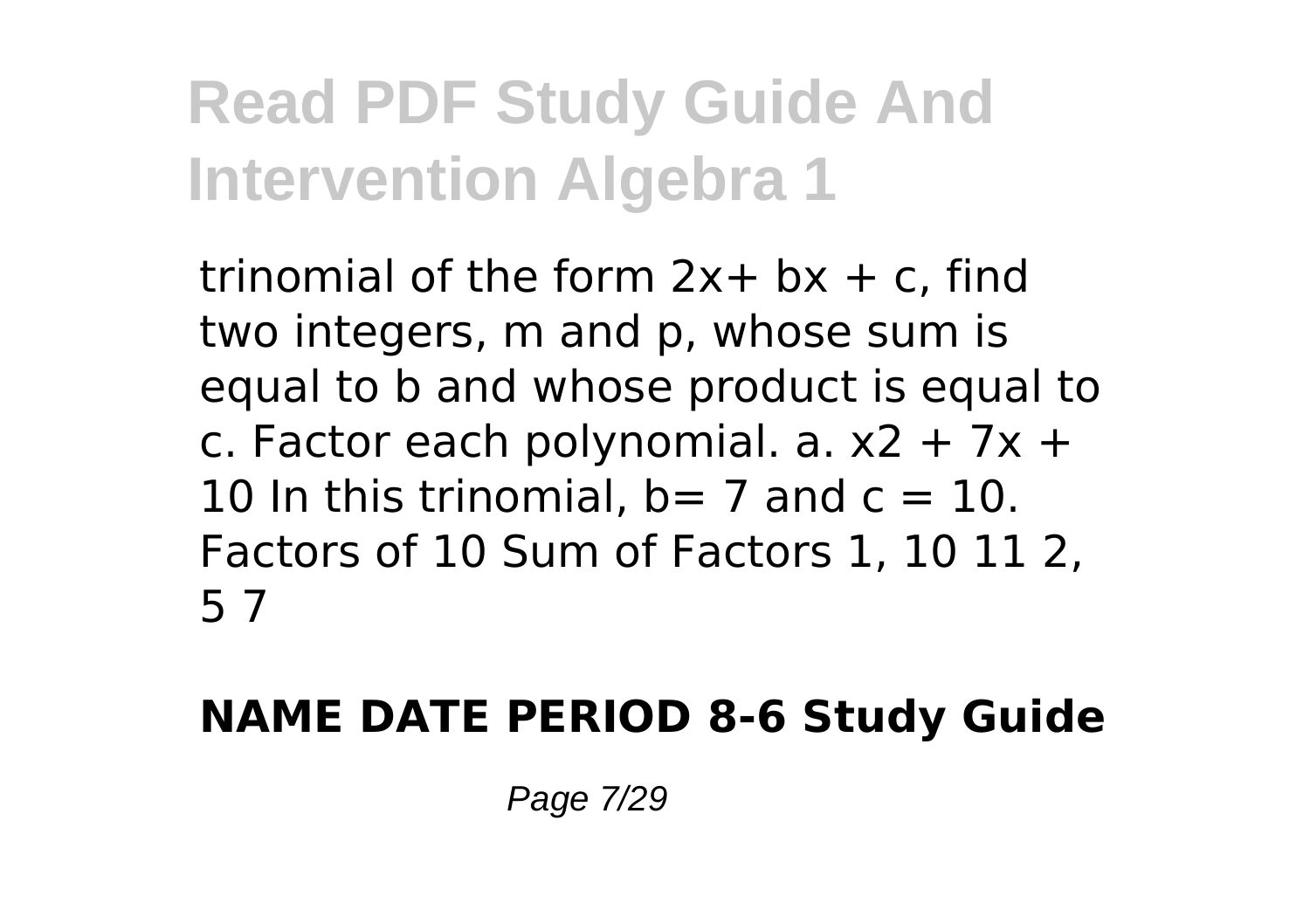### **and Intervention**

Glencoe Algebra 2. 6-5 Study Guide and Intervention. Operations with Radical Expressions. Simplify Radicals. Product Property of Radicals. For any real numbers a and b, and any integer  $n > 1$ : 1. if n is even and a and b are both nonnegative, then  $\Box \Box \lor \lor = \Box \Box \lor \Box \Box$ . 2. if n is odd, then  $\sqrt{u} \sqrt{v} = \sqrt{v} \sqrt{v} \sqrt{v}$ .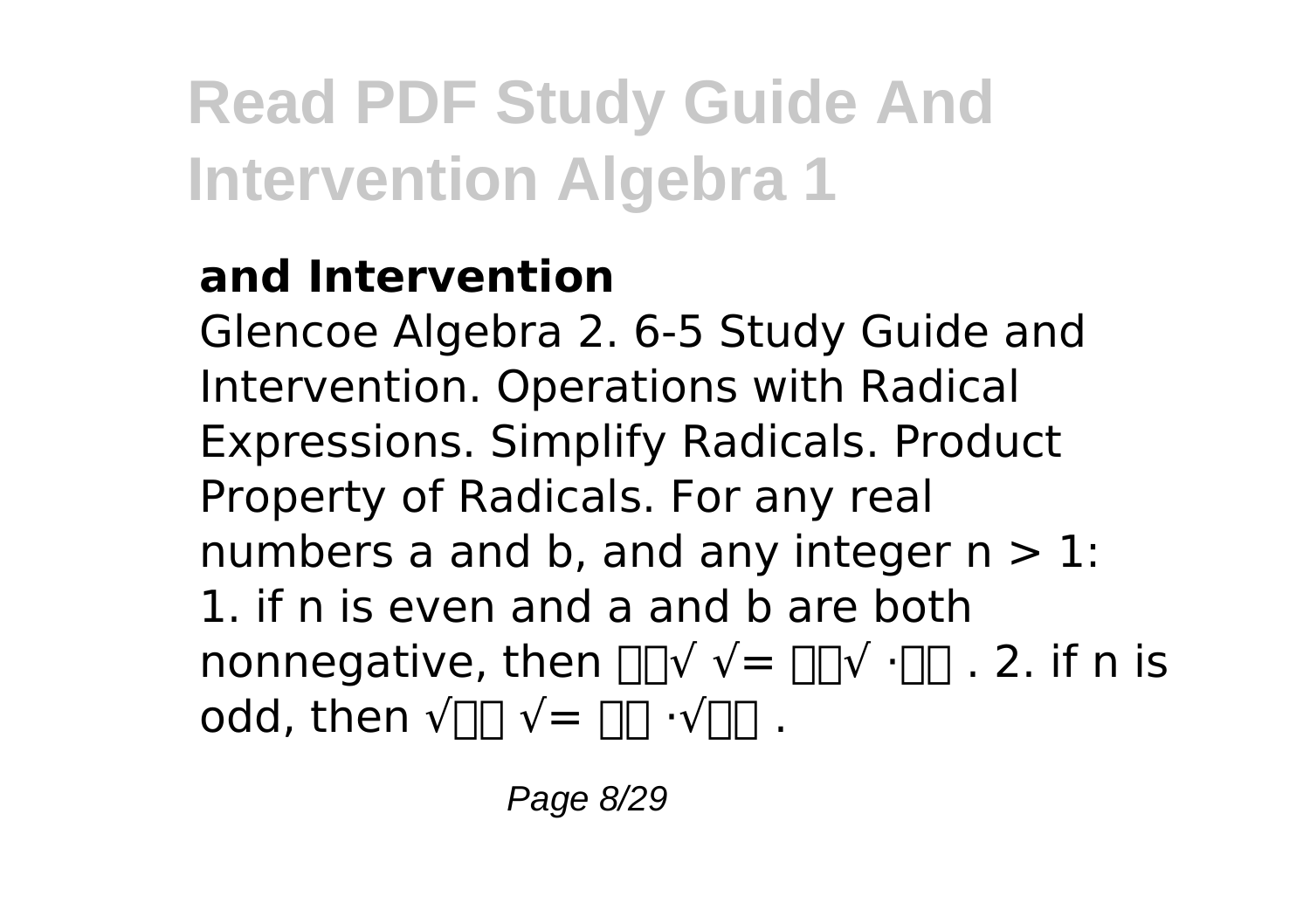#### **6-5 Study Guide and Intervention - Ms. Wilson's Math Classes**

Algebra 2, Study Guide and Intervention Workbook Study Guide and Intervention/Practice Workbook provides vocabulary, key concepts, additional worked out examples and exercises to help students who need additional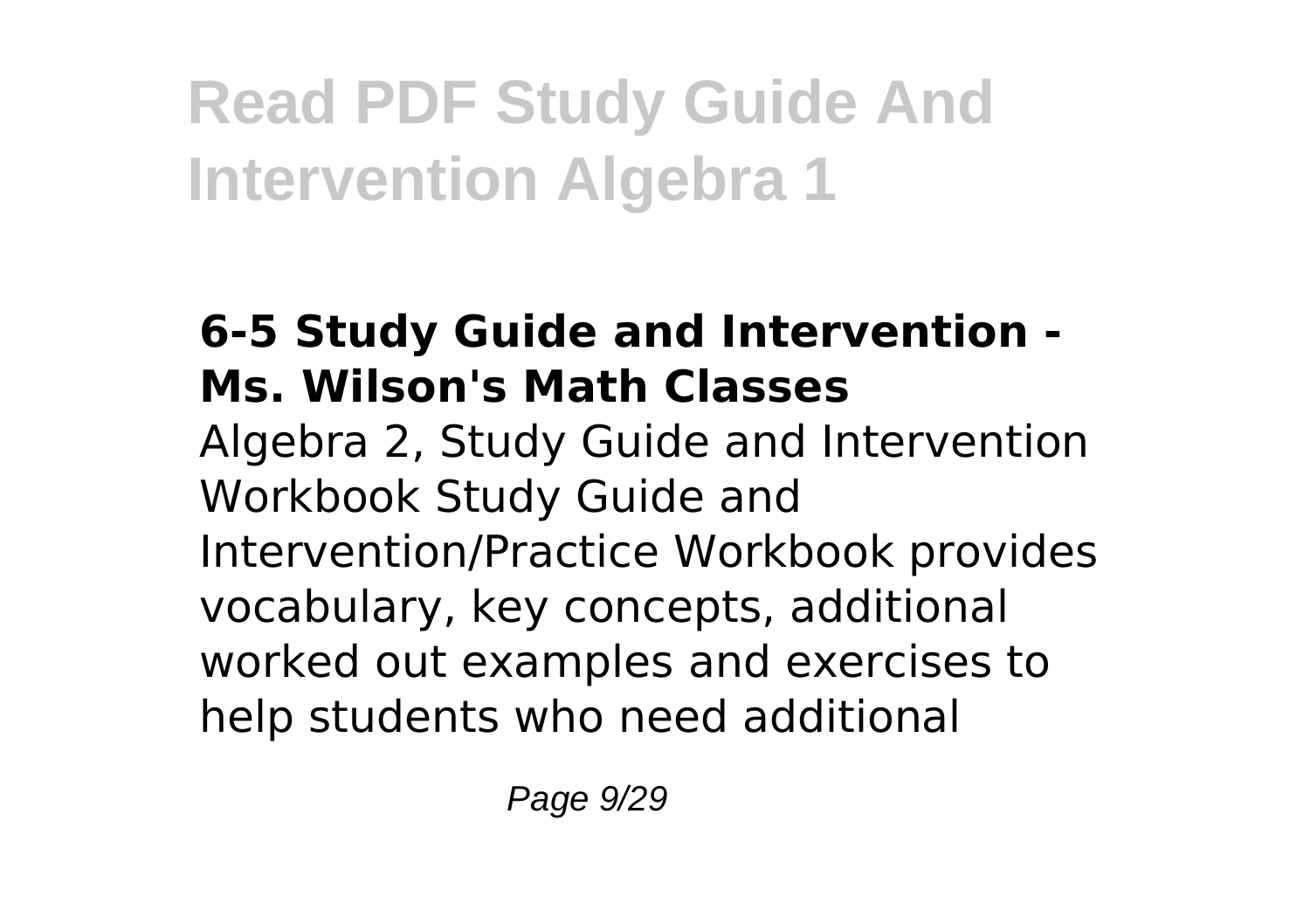instruction or who have been absent.

#### **Study Guide And Intervention Algebra 1 Answers**

Answers (Lesson 2-1) 7 Glencoe Algebra 1 Study Guide and Intervention Points, Lines, and Planes Name Points, Lines, and Planes In geometry, a point is a location, a line contains points, and a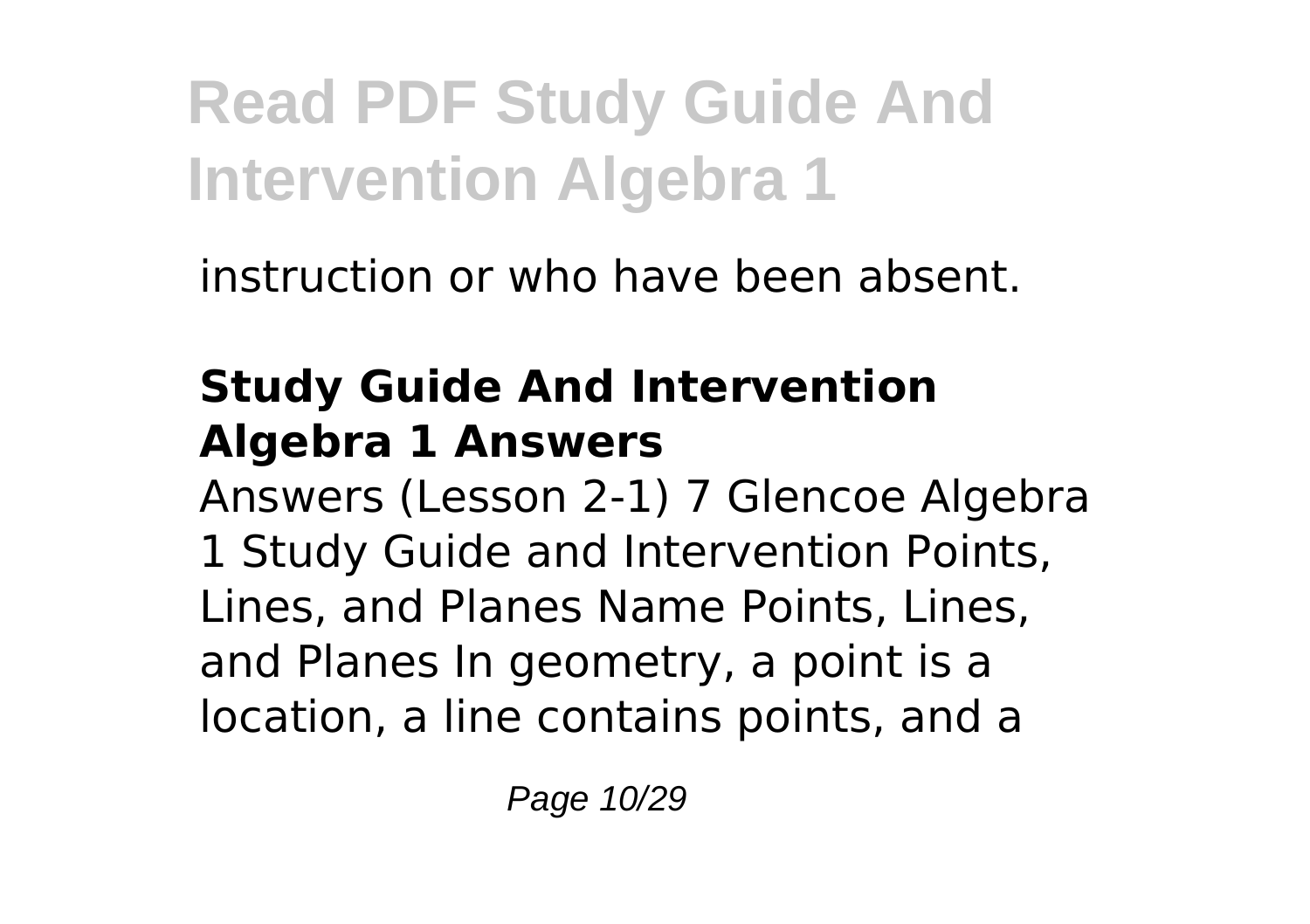plane is a flat surface that contains points and lines. If points are on the same line, they are collinear. If points on

#### **Study Guide And Intervention Answer Key Algebra 2**

The materials are organized by chapter and lesson, with two Study Guide and Intervention worksheets for every lesson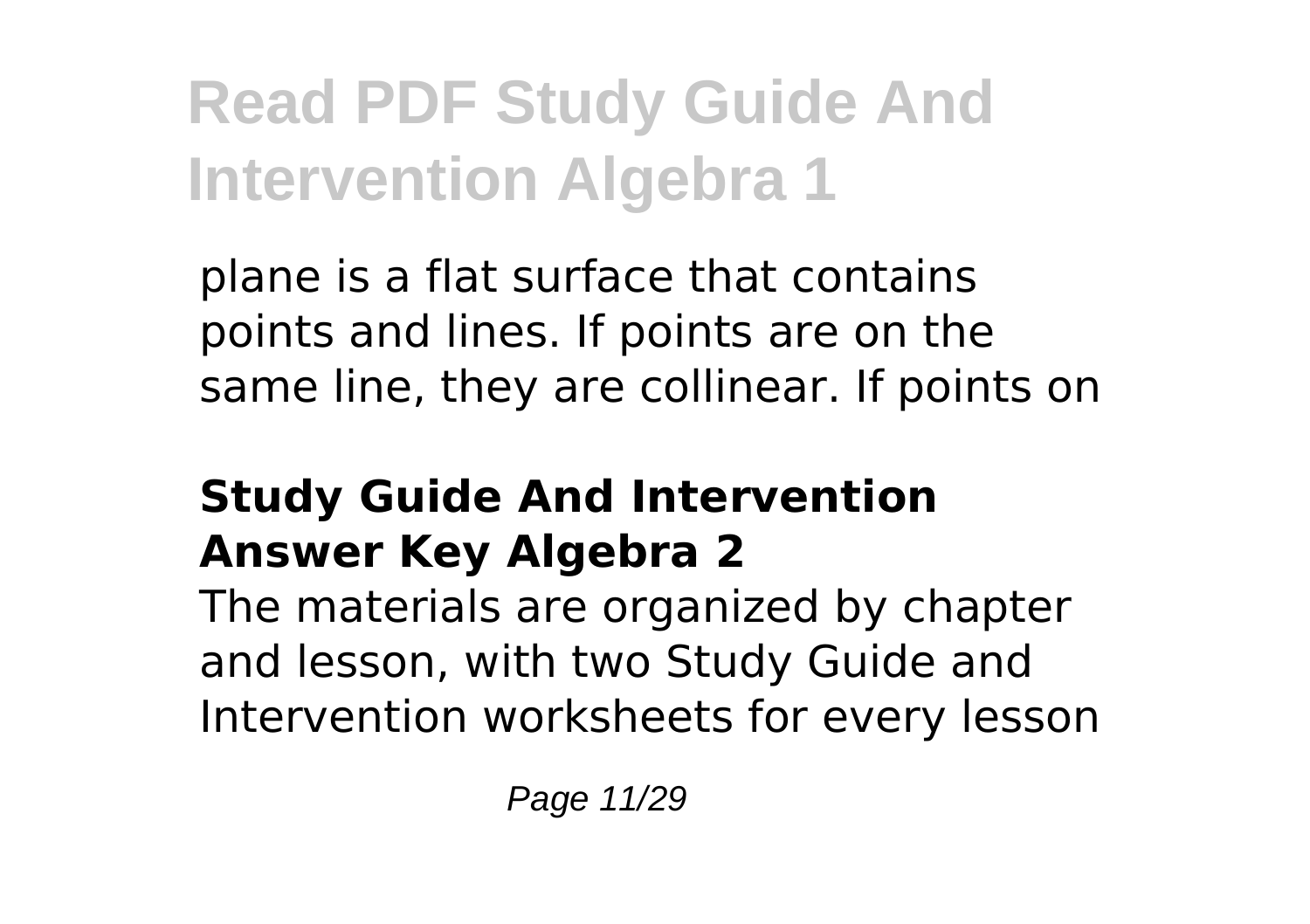in Glencoe Pre-Algebra. Always keep your workbook handy. Along with your textbook, daily homework, and class notes, the completed Study Guide and Intervention Workbookcan help you in reviewing for quizzes and tests.

#### **Study Guide and Intervention Workbook - Mr. Hayden**

Page 12/29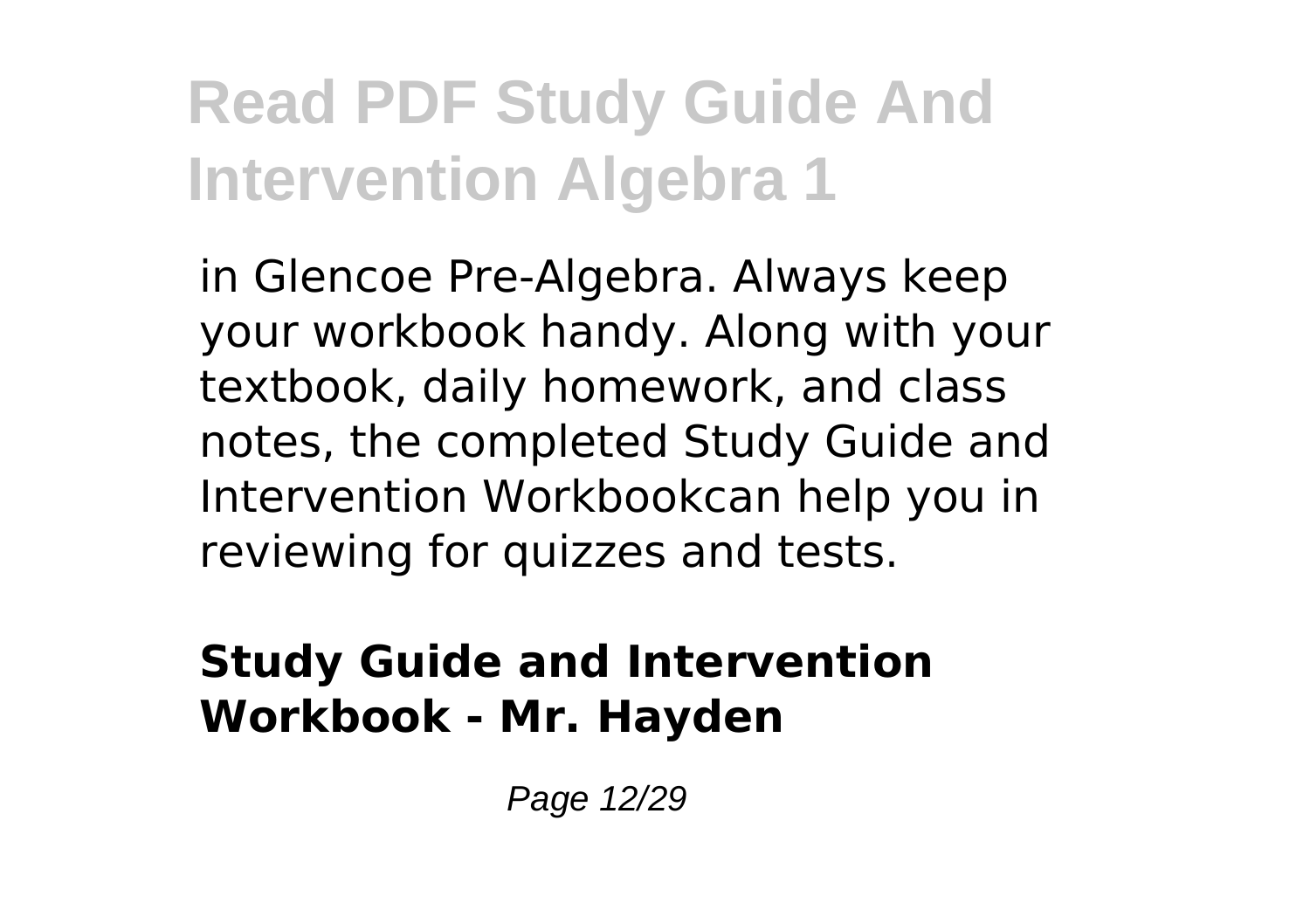Chapter 8 51 Glencoe Algebra 1 Study Guide and Intervention (continued) Differences of Squares Solve Equations by Factoring Factoring and the Zero Product Property can be used to solve equations that can be written as the product of any number of factors set equal to 0. Solve each equation. Check your solutions. a. x2-−1 25 = 0 x2 - −1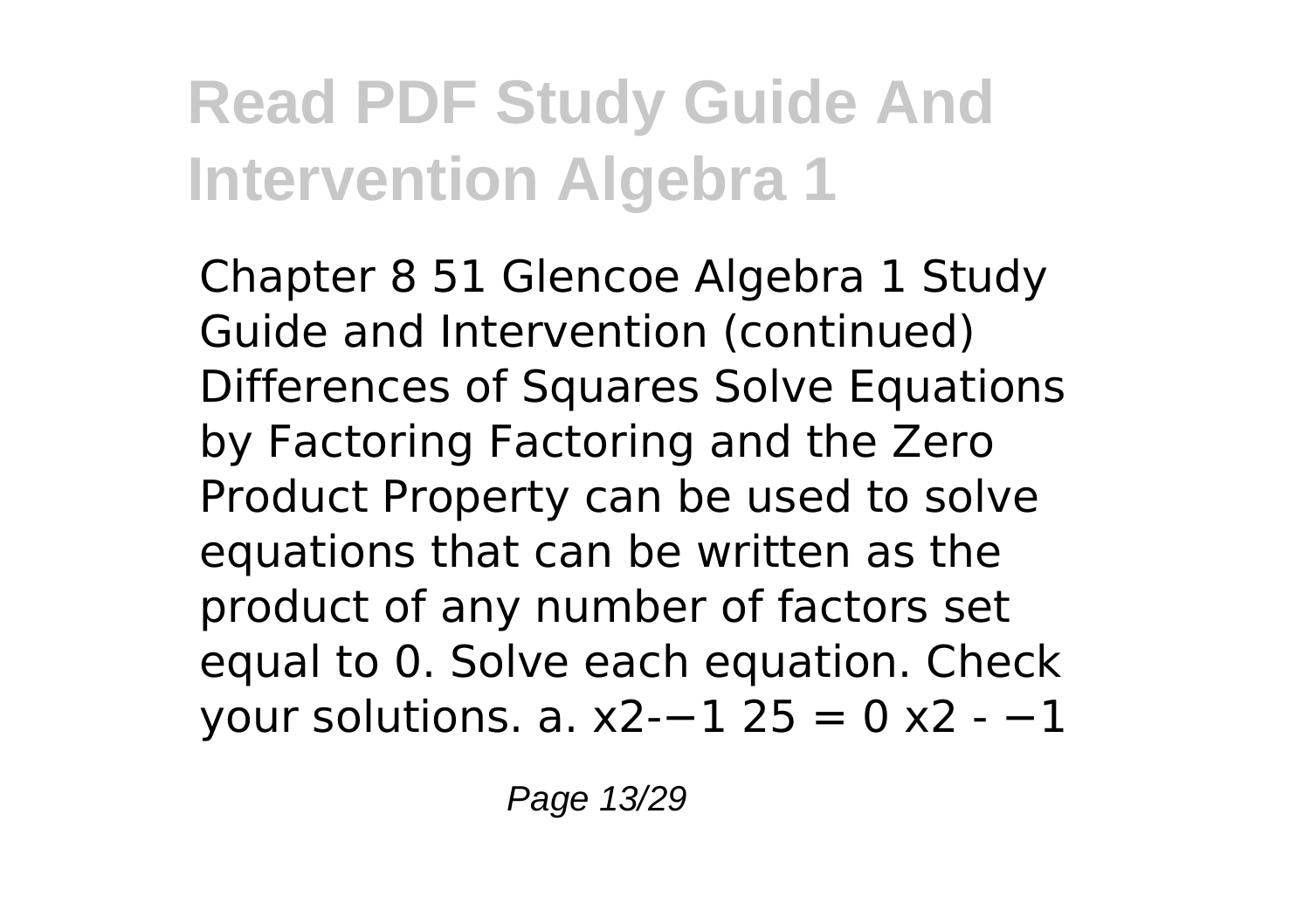25

### **NAME DATE PERIOD 8-8 Study Guide and Intervention**

+ 5xy2 - 8x2y) algebra 2, study guide and intervention workbook algebra 2, study guide and intervention workbook study guide and intervention/practice workbook provides vocabulary, key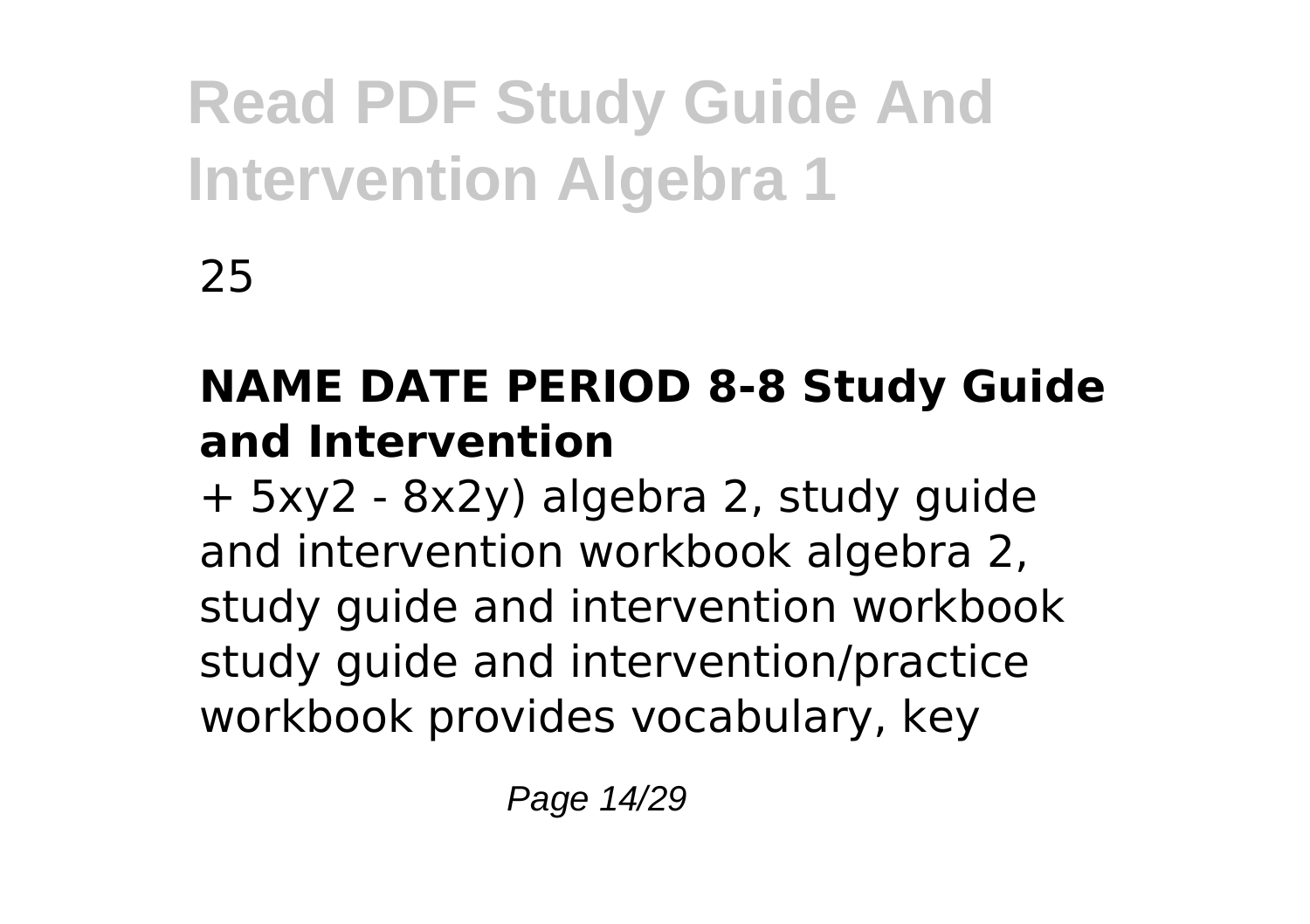concepts, additional worked out examples and exercises to help students who need additional instruction or who have been absent. name date period 3-8 study guide

#### **Algebra 2 Study Guide And Intervention**

To the StudentThis Study Guide and

Page 15/29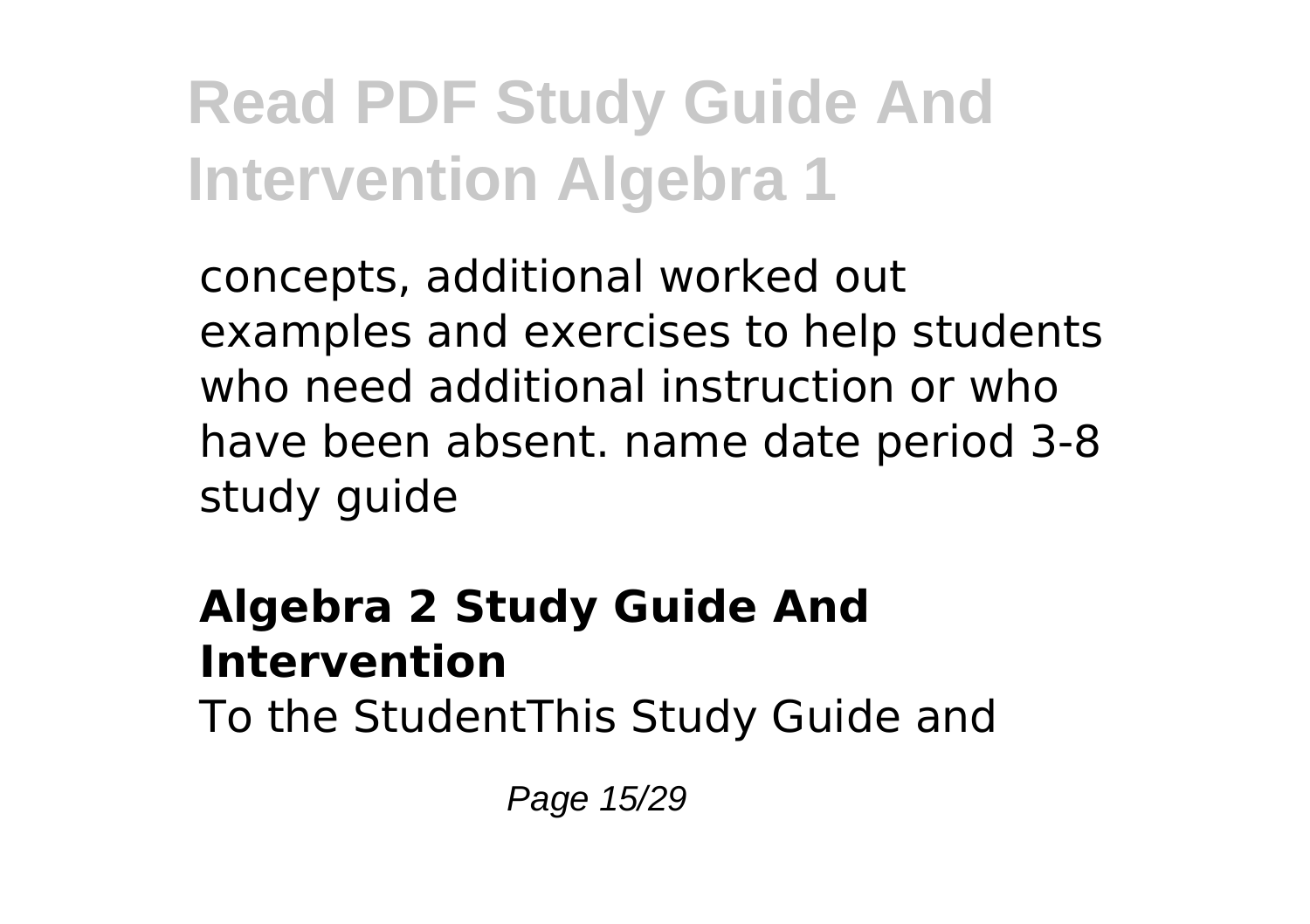Intervention and Practice Workbookgives you additional examples and problems for the concept exercises in each lesson.The exercises are designed to aid your study of mathematics by reinforcing important mathematical skills

#### **Study Guide and Intervention and Practice Workbook**

Page 16/29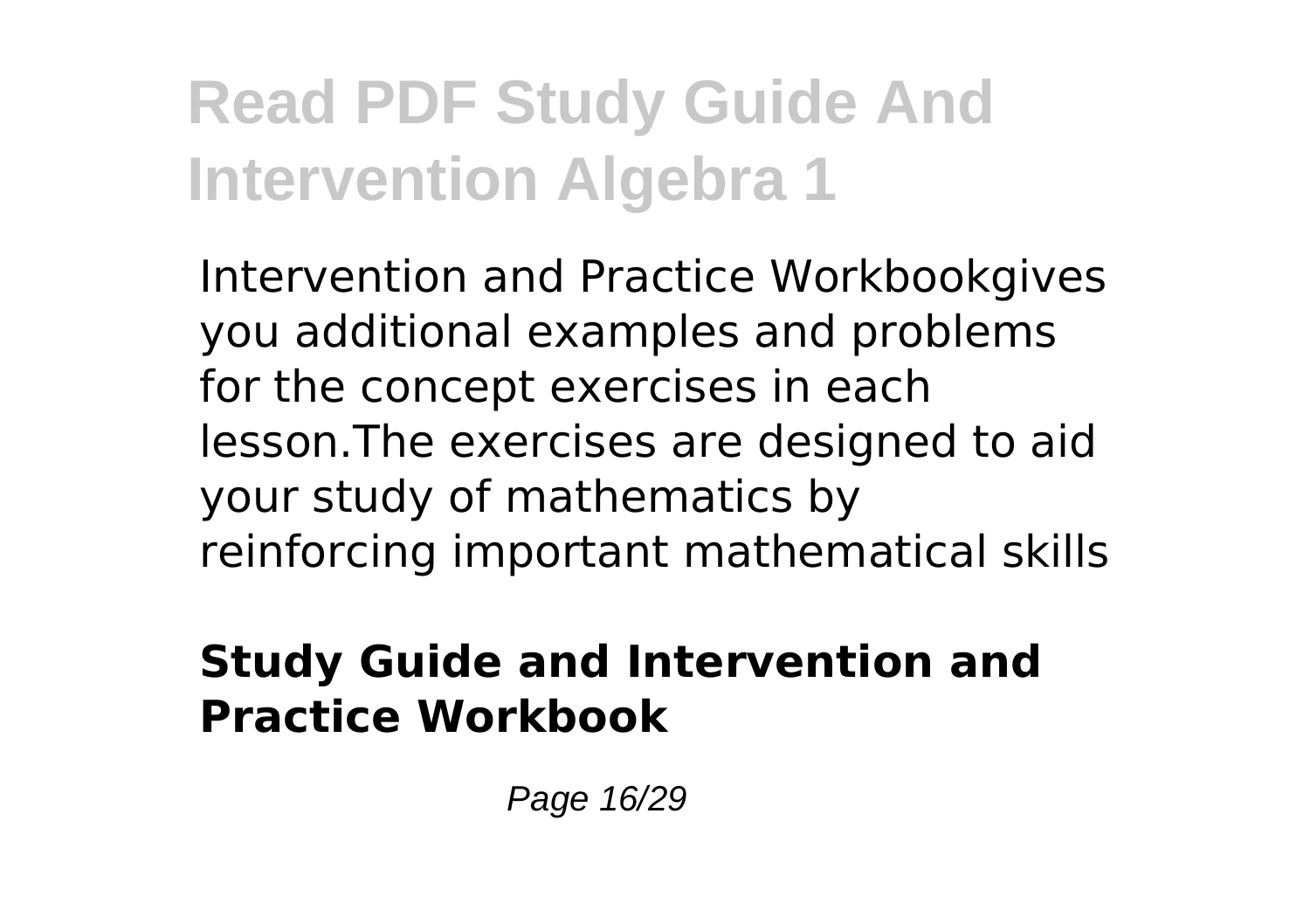Study Guide and Intervention (continued) Geometric Sequences as Exponential Functions Example a. Write an equation for the nth term of the geometric sequence 5, 20, 80, 320, . . . The first term of the sequence is 320. So, a  $1 = 320$ . Now find the common ratio. 5 20 80 320 −20 5 = −80 20 = −320 = 4 80 The common ratio is 4. So,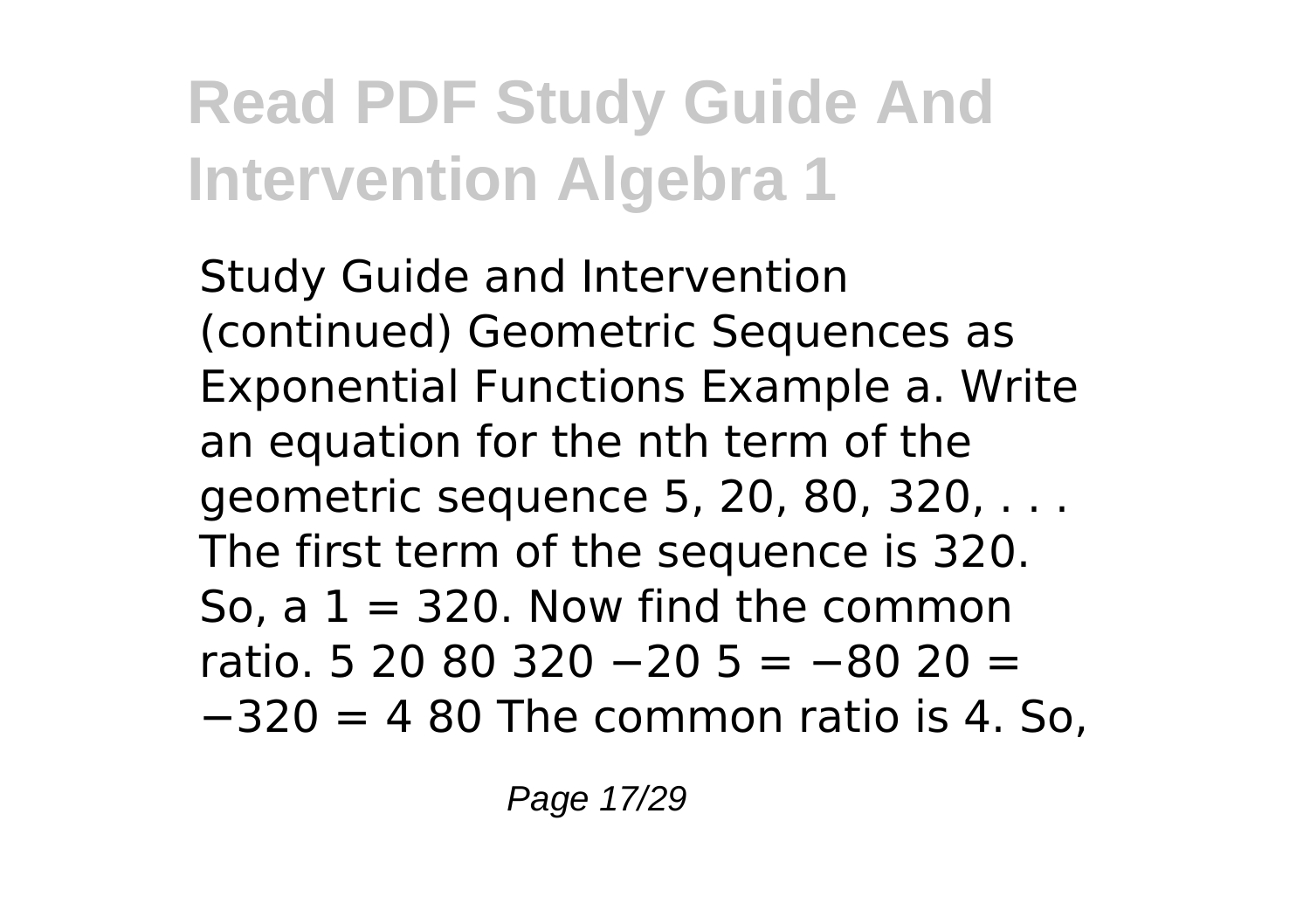$r = 4$ . a n  $\ldots$ 

### **NAME DATE PERIOD 7-7 Study Guide and Intervention - MATH**

This item: Algebra 2: Study Guide and Intervention Workbook by McGraw-Hill/Glencoe Paperback \$6.19. Only 11 left in stock - order soon. Ships from and sold by All American Textbooks. Algebra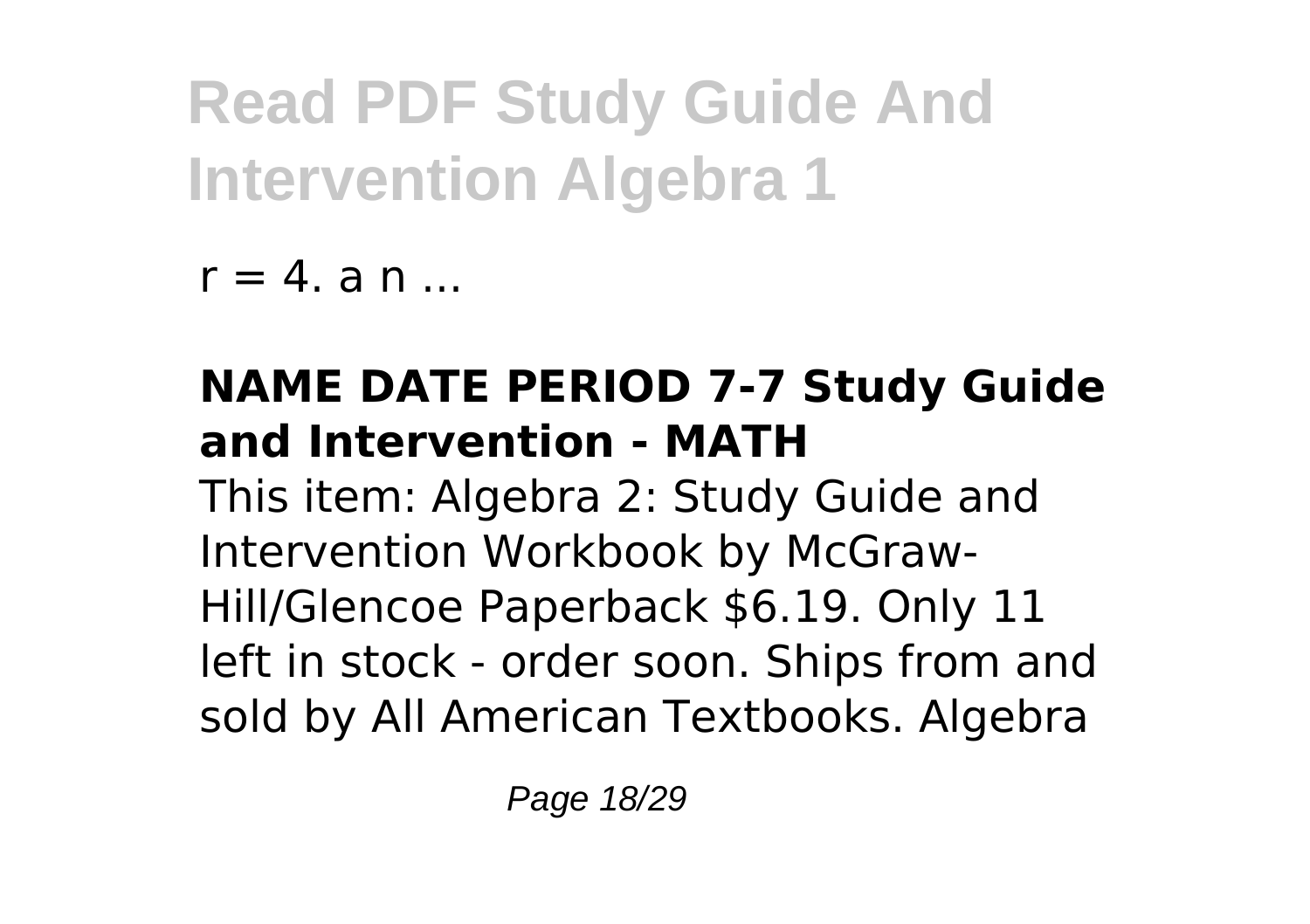2-Practice Workbook by Glencoe Hardcover \$7.99. Only 3 left in stock order soon.

#### **Amazon.com: Algebra 2: Study Guide and Intervention ...**

K1WAMQCMYQQS » Doc » Algebra 2, Study Guide Intervention Workbook Read PDF ALGEBRA 2, STUDY GUIDE

Page 19/29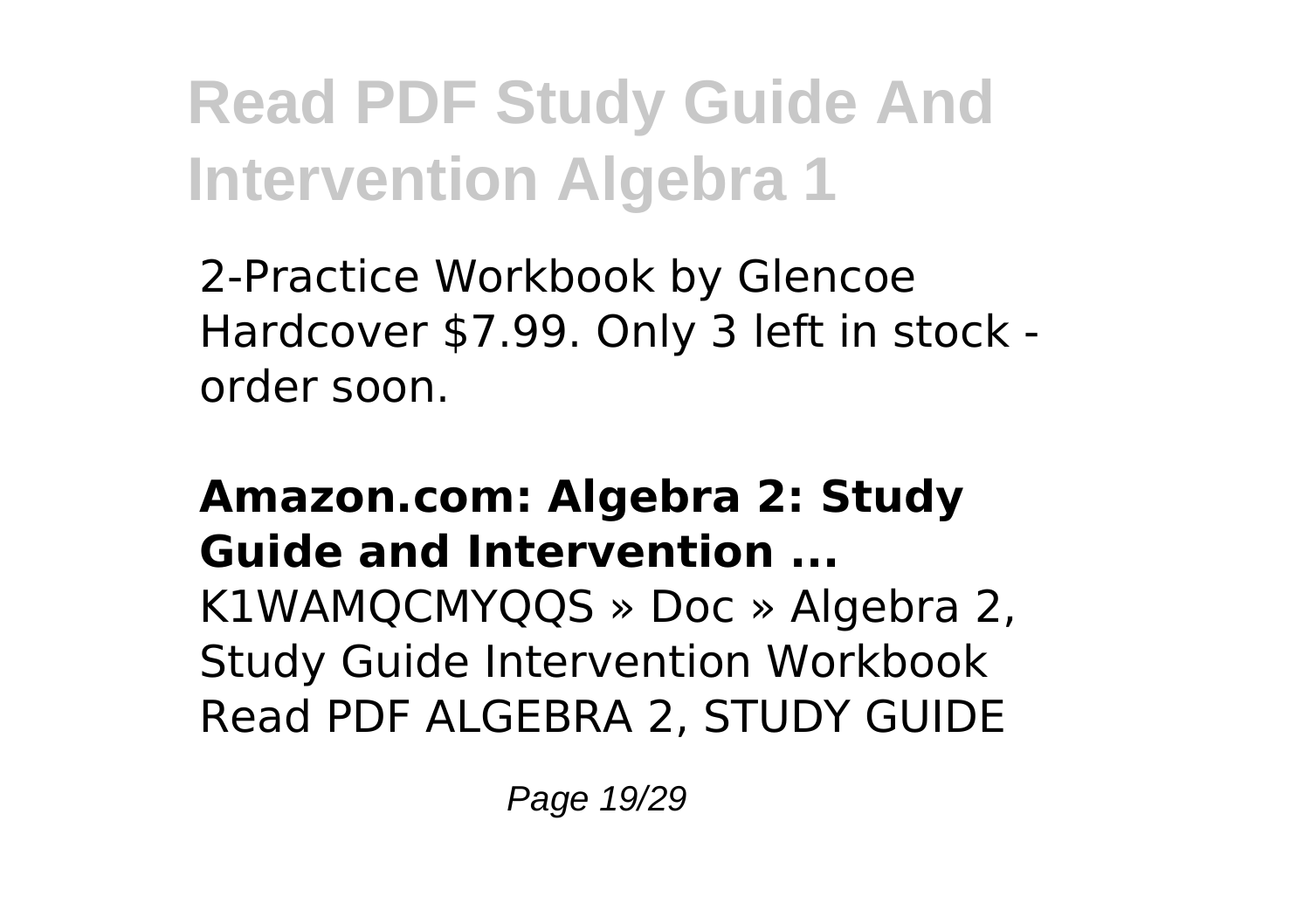INTERVENTION WORKBOOK McGraw-Hill/Glencoe. Paperback. Book Condition: New. Paperback. 194 pages. Dimensions: 10.6in. x 8.4in. x 0.5in.The Study Guide and Intervention Workbook contains two worksheets for every lesson in the Student Edition.

#### **Download Doc > Algebra 2, Study**

Page 20/29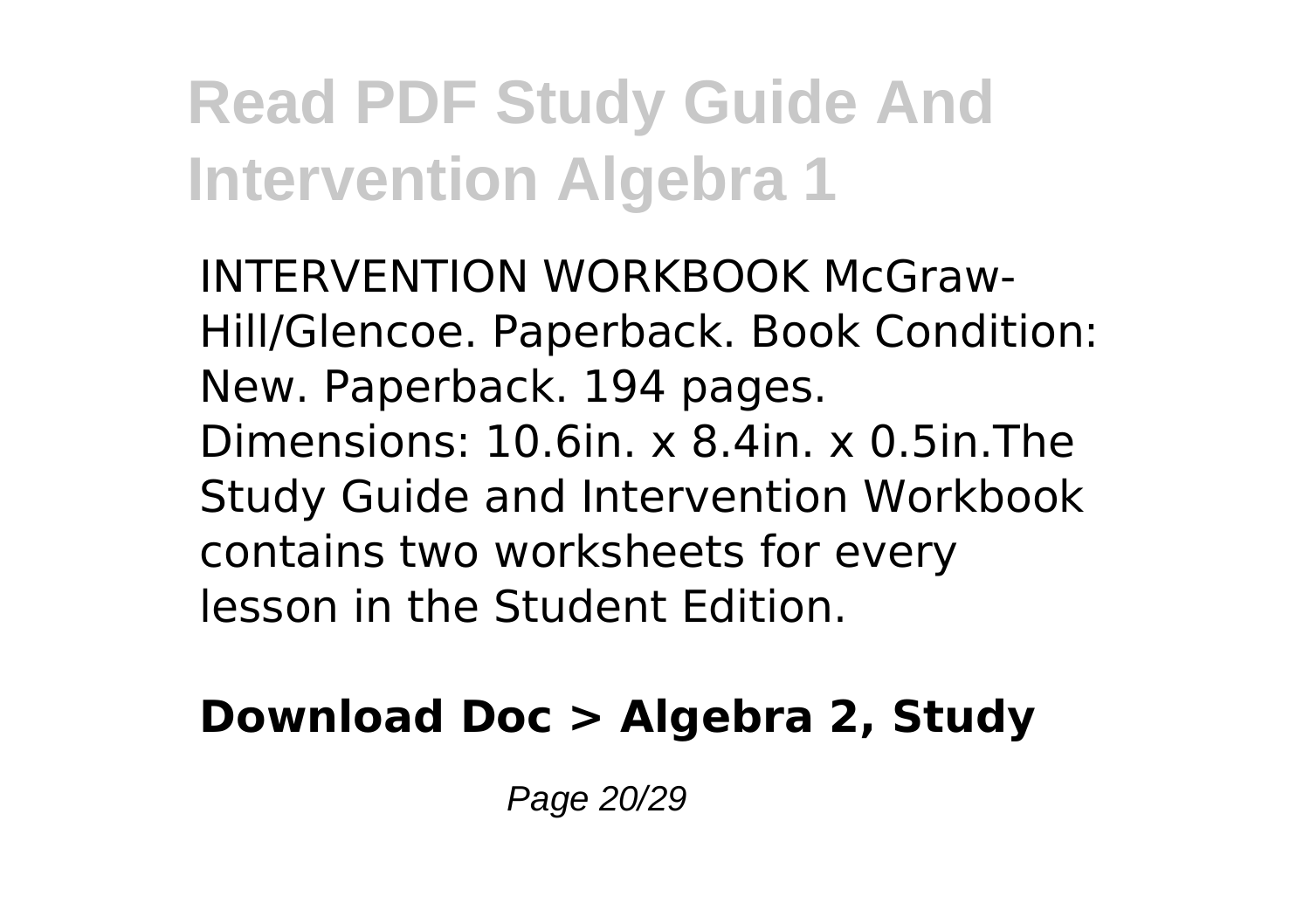**Guide Intervention Workbook** Glencoe Algebra 1. 5-2 Study Guide and Intervention. Solving Inequalities by Multiplication and Division. Solve Inequalities by MultiplicationIf each side of an inequality is multiplied by the same positive number, the resulting inequality is also true.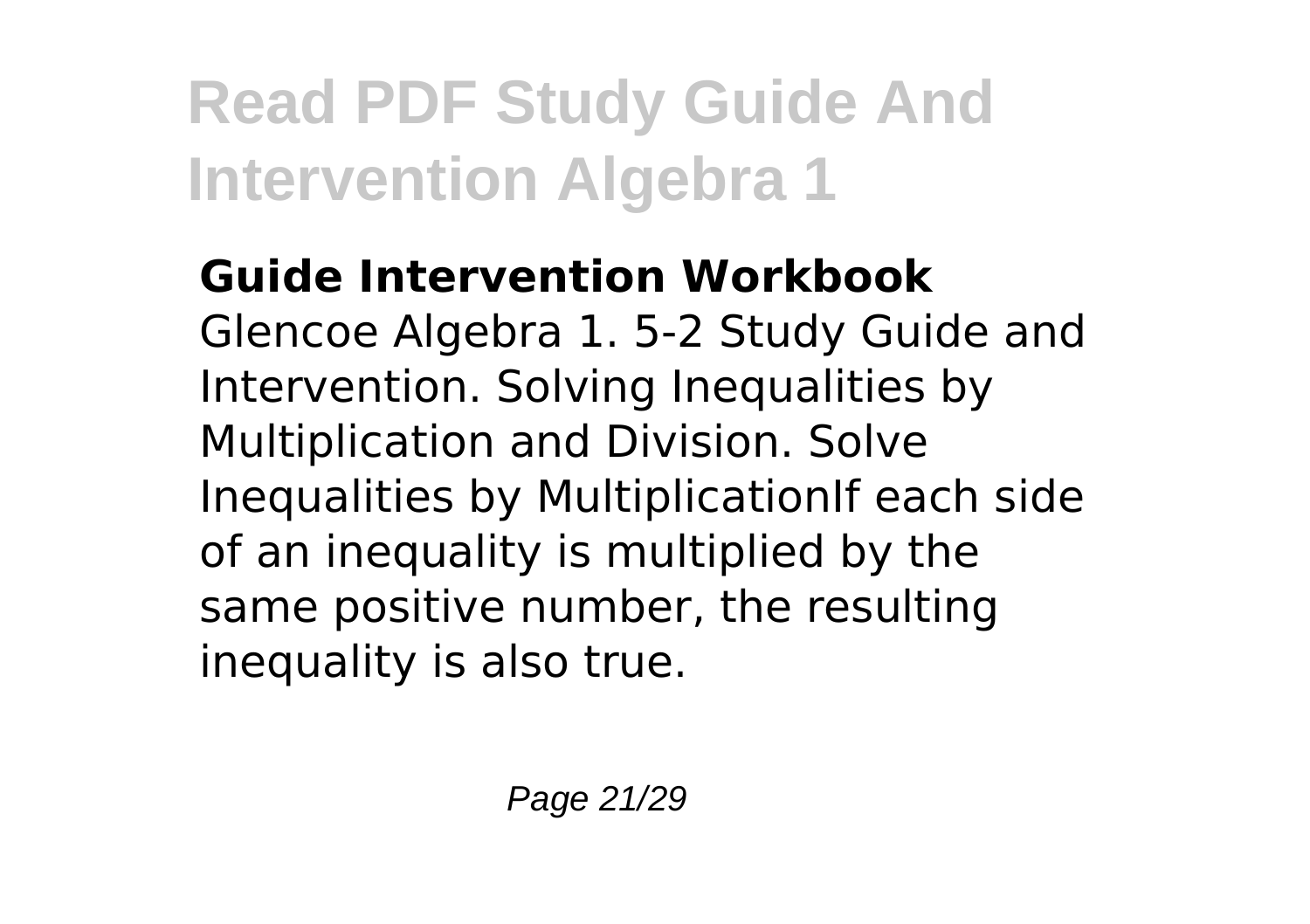#### **5-2 Study Guide and Intervention - MY SITE - Home**

Get Free Pre Algebra Study Guide And Intervention Workbook Algebra & Functions To solve an equation always use the inverse operation to isolate the variable:  $x + 4x - 72xx/3 - 4 + 72 \cdot 3$ 7th Gra deP -Algb St uy i.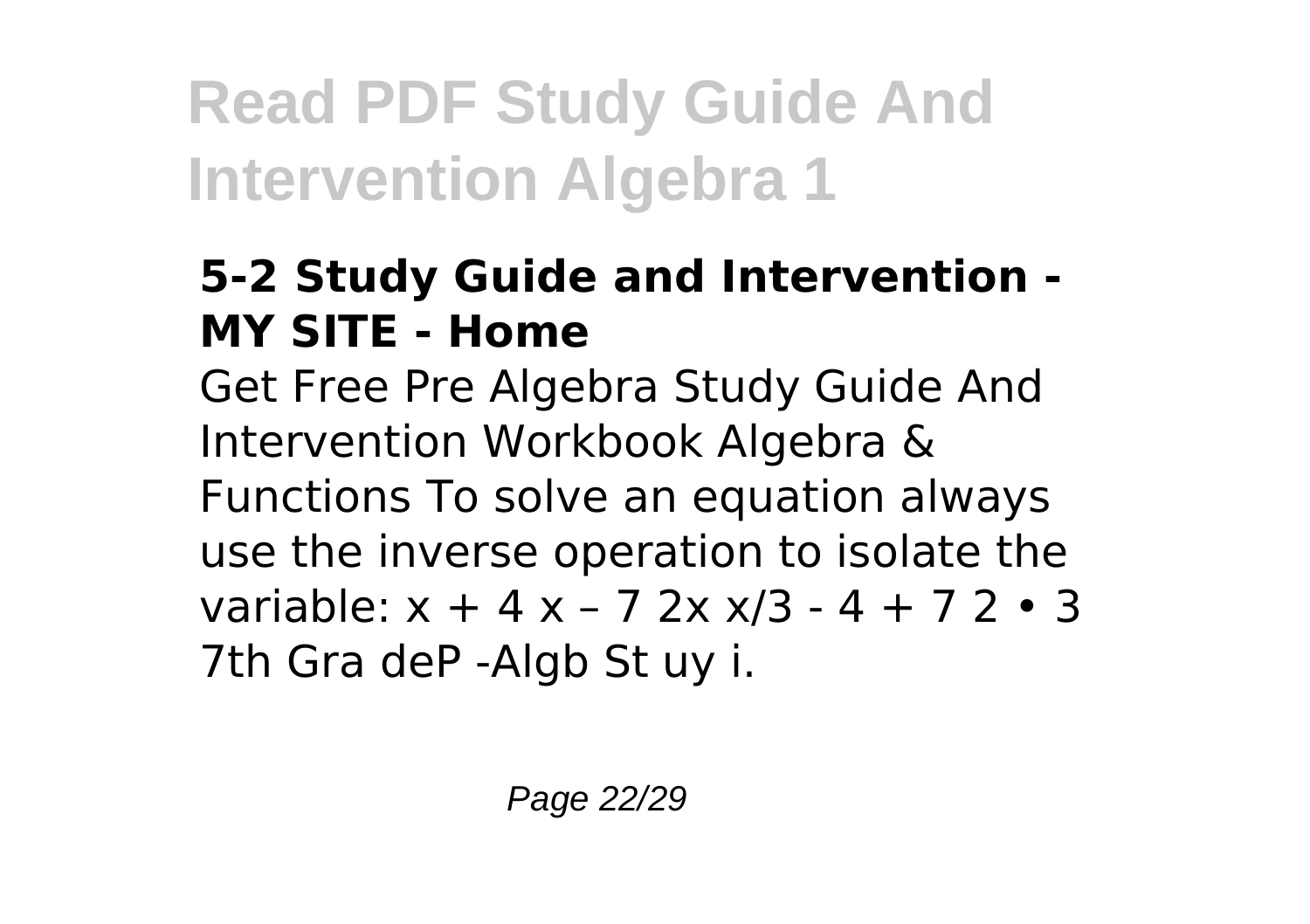#### **Pre Algebra Study Guide And Intervention Workbook**

Glencoe Algebra 1 6-3 Study Guide and Intervention Elimination Using Addition and Subtraction Elimination Using AdditionIn systems of equations in which the coefficients of thex or y terms are additive inverses, solve the system by adding the equations.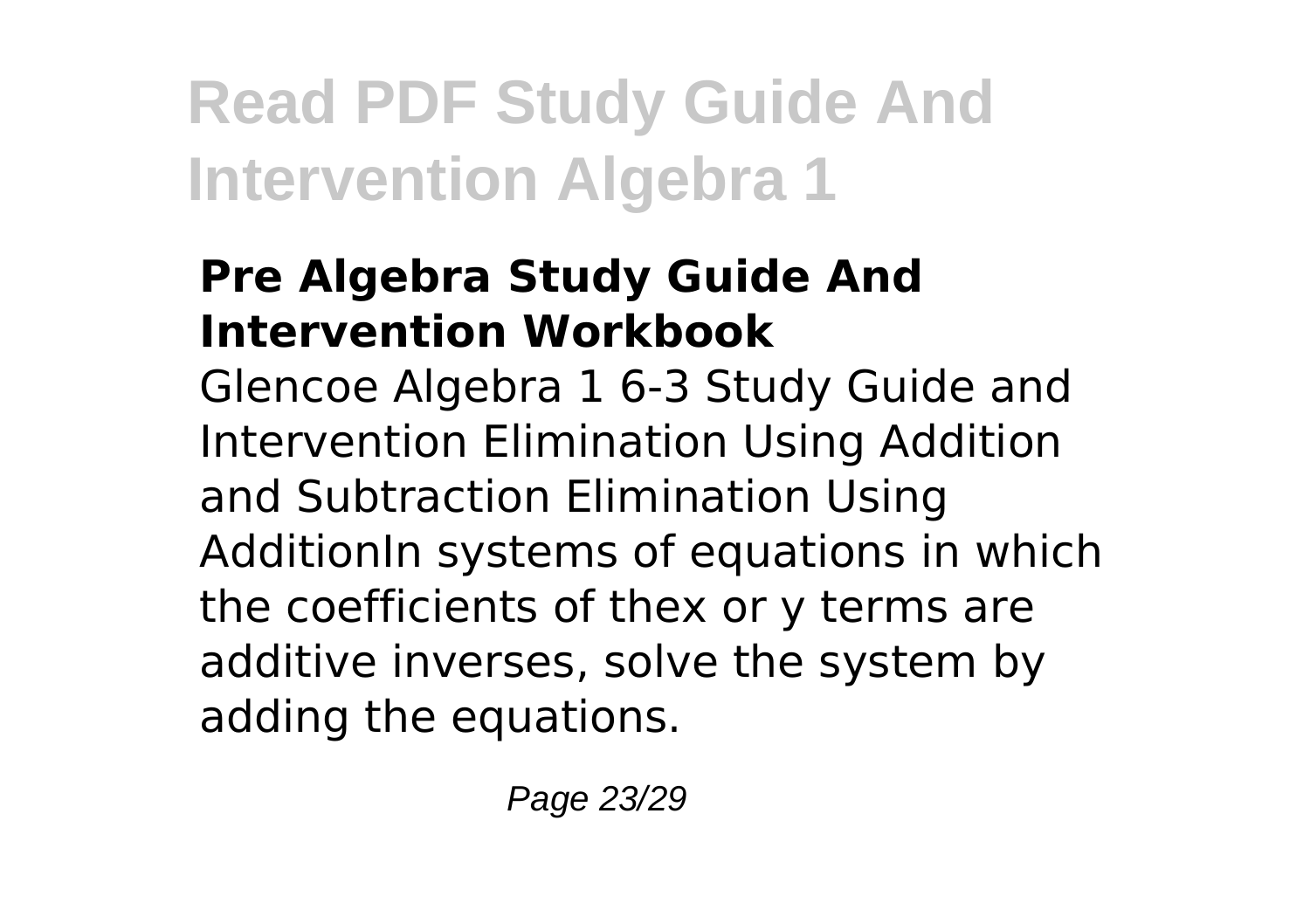#### **6-3 Study Guide and Intervention mathcounts4ever.com**

Glencoe Algebra 1 7-1 Study Guide and Intervention Multiplication Properties of Exponents Multiply Monomials A monomial is a number, a variable, or the product of a number and one or more variables with nonnegative integer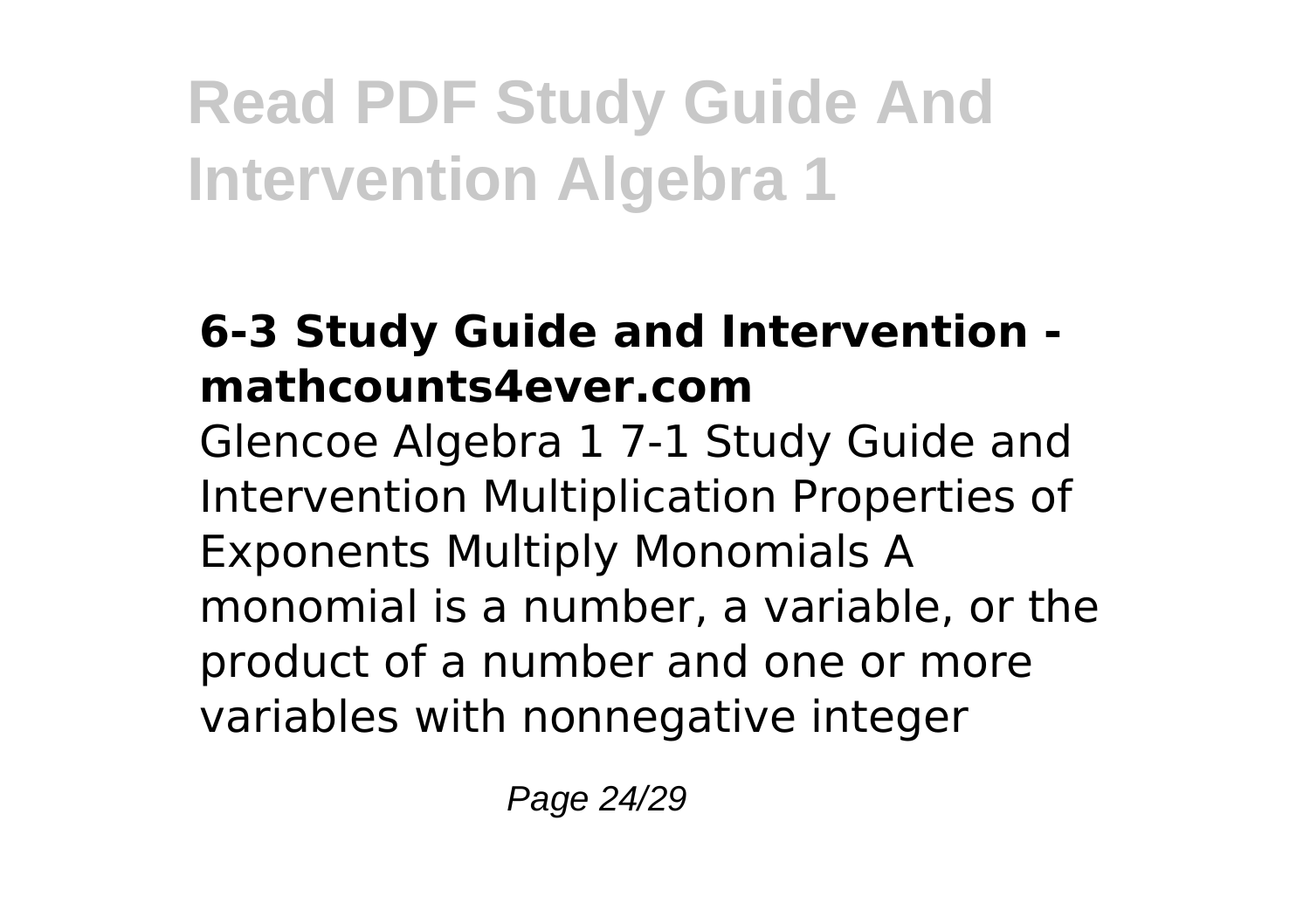exponents. An expression of the form is called a power and represents the product you obtain

#### **7-1 Study Guide and Intervention - MY SITE - Home**

Chapter 5 6 Glencoe Algebra 2 5-1 Study Guide and Intervention (continued) Operations with Polynomials Operations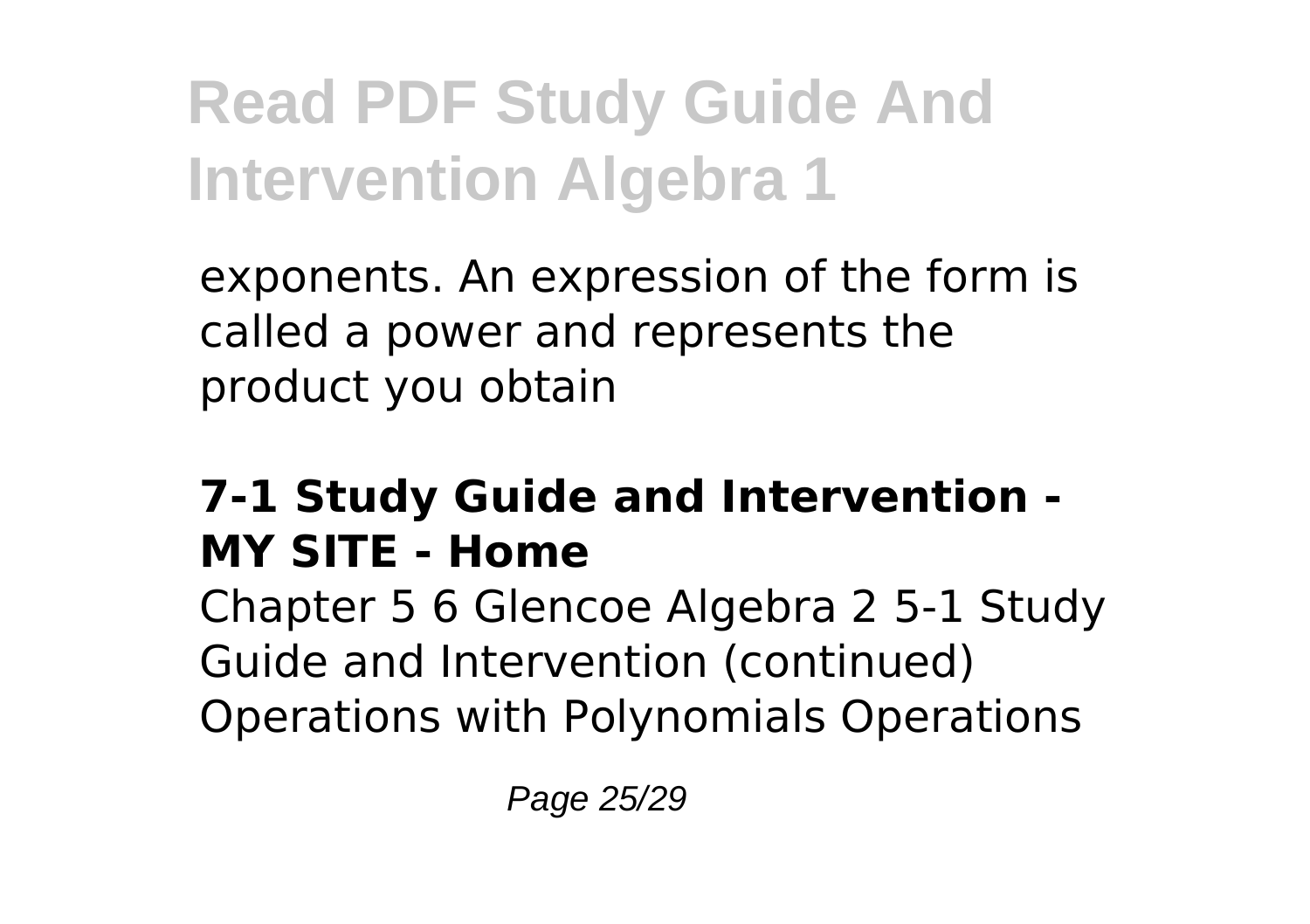with Polynomials To add or subtract polynomials, perform the indicated operations and combine like terms. Simplify 42 + 12xy - 7xxy2y - (20xy + 5xy2 - 8x2y). 4xy2 2+ 12xy - 7xy - (20xy + 5xy2 - 8x2y)

#### **NAME DATE PERIOD 5-1 Study Guide and Intervention**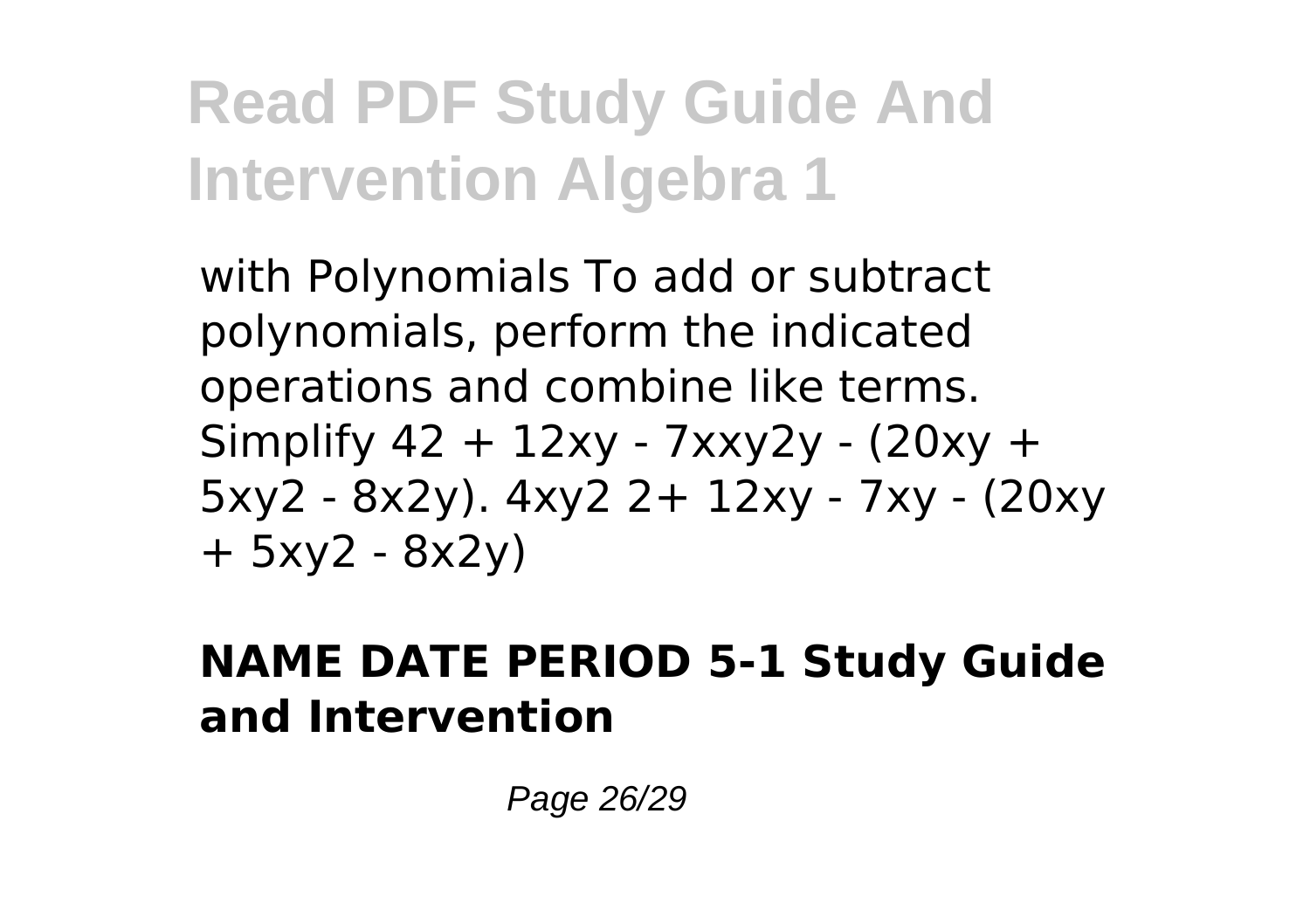Algebra 2, Study Guide and Intervention Workbook Study Guide and Intervention/Practice Workbook provides vocabulary, key concepts, additional worked out examples and exercises to help students who need additional instruction or who have been absent.

#### **Algebra 2, Study Guide and**

Page 27/29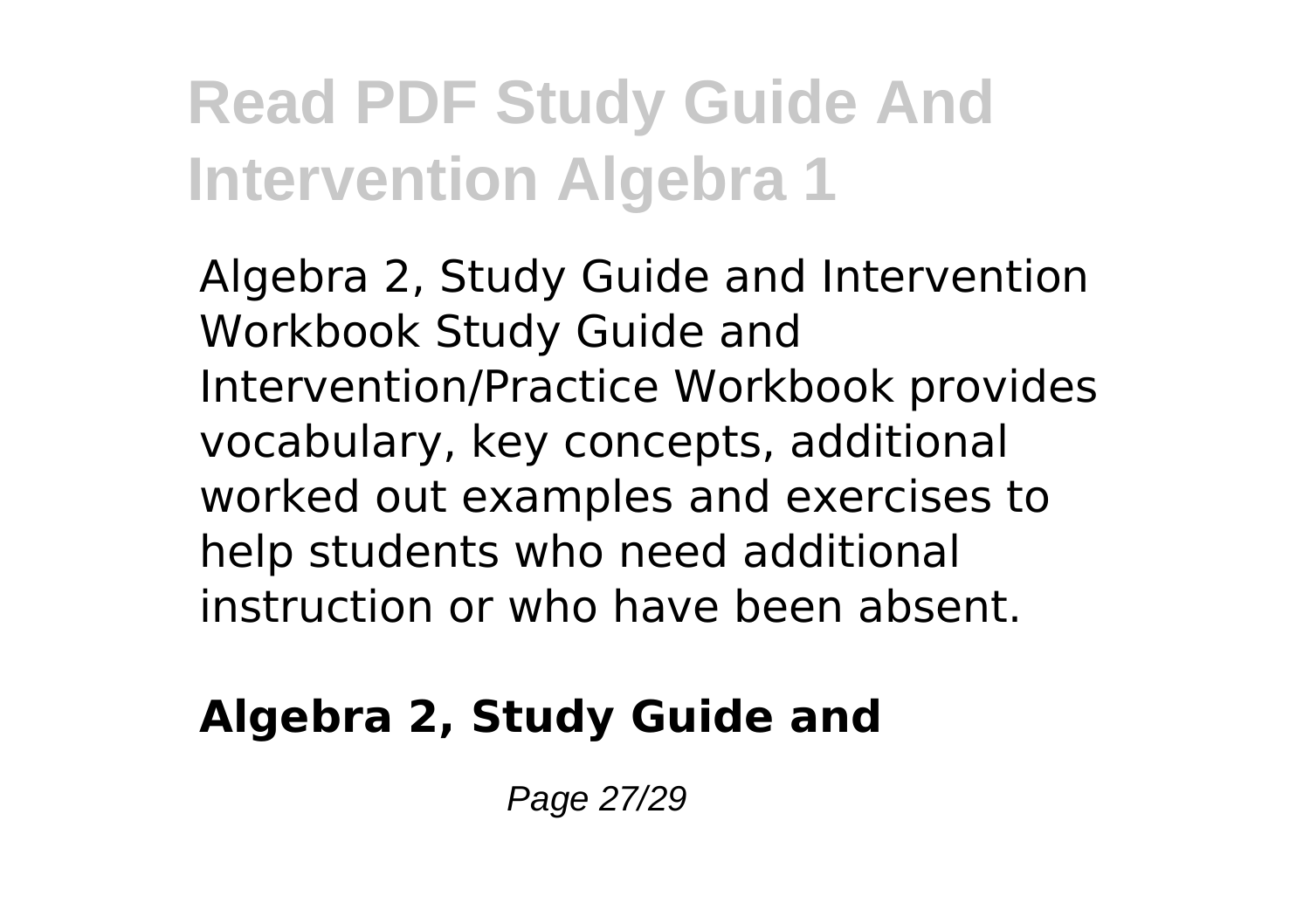#### **Intervention Workbook**

Chapter 3 5 Glencoe Algebra 2 3-1 Study Guide and Intervention Solving Systems of Equations Solve Systems Graphically A system of equations is two or more equations with the same variables. You can solve a system of linear equations by using a table or by graphing the equations on the same coordinate plane.